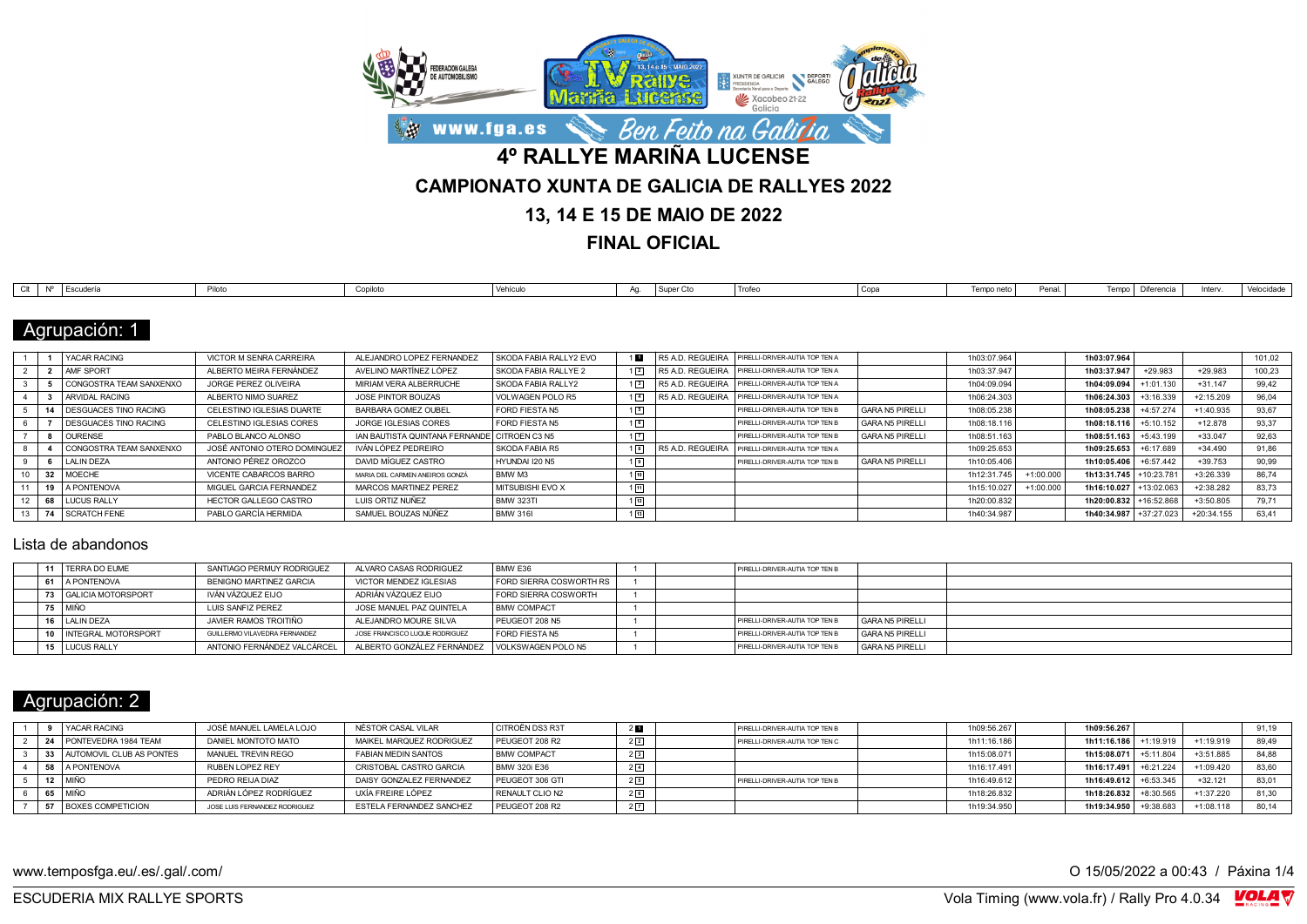

**FINAL OFICIAL**

| Clt | $\mathsf{N}^{\mathsf{D}}$ | Escudería          | Piloto | Copiloto | Vehículo | $\Delta$ | Super Cto | <b>I</b> Trofe⊍ | Copa | Temno neto | Penal. | Tomas | Diferencia | Interv | Velocidade |
|-----|---------------------------|--------------------|--------|----------|----------|----------|-----------|-----------------|------|------------|--------|-------|------------|--------|------------|
|     |                           |                    |        |          |          |          |           |                 |      |            |        |       |            |        |            |
|     |                           | Lista de abandonos |        |          |          |          |           |                 |      |            |        |       |            |        |            |

| $\overline{a}$ | $10000 \text{ NMP}$ | DEMADA<br>RAMIRO GONZÁLET<br>᠁ | <b>ERMIDA</b><br><b>MANII</b> | N XSARA KITCAR∟<br>CITRO |  |  |  |
|----------------|---------------------|--------------------------------|-------------------------------|--------------------------|--|--|--|
|                |                     |                                |                               |                          |  |  |  |

# Agrupación: 3

|    | 23 RVS MOTORSPORT        | DAVID RIVAS FUENTES              | JOSE VIEITEZ FERRADANS        | CITROEN C2R2 MAX          | 3 <sub>1</sub>     | PIRELLI-DRIVER-AUTIA TOP TEN C | 1h10:43.843 | $+10.000$   | 1h10:53.843            |             |              | 89.96 |
|----|--------------------------|----------------------------------|-------------------------------|---------------------------|--------------------|--------------------------------|-------------|-------------|------------------------|-------------|--------------|-------|
|    | 55 A PONTENOVA           | CÉSAR DÍAZ PÉREZ                 | MANUEL RODRÍGUEZ MARIÑO       | PEUGEOT 205 GTI           | $3\sqrt{2}$        | PIRELLI AMF MS                 | 1h11:55.203 |             | 1h11:55.203            | +1:01.360   | $+1:01.360$  | 88.68 |
|    | CONGOSTRA TEAM SANXENXO  | RAUL MARTINEZ TORRES             | BRUNO PEREZ FERNANDEZ         | CITROËN C2 GT             | $3\sqrt{3}$        | PIRELLI-DRIVER-AUTIA TOP TEN C | 1h12:27.223 |             | 1h12:27.223            | 1:33.380    | $+32.020$    | 88.02 |
|    | 25   TERRA DO FUME       | IVÁN VÁZQUEZ CASTRO              | DIEGO VÁZQUEZ CASTRO          | FORD FIESTA R2            | $3\sqrt{4}$        | PIRELLI-DRIVER-AUTIA TOP TEN C | 1h12:51.125 |             | 1h12:51.125            | $+1:57.282$ | $+23.902$    | 87.54 |
|    | 29 SARRIA MOTOR          | RUBÉN LÓPEZ LÓPEZ                | <b>DAMIAN OUTON VEIGA</b>     | PEUGEOT 208 R2            | 3 <sup>5</sup>     | PIRELLI-DRIVER-AUTIA TOP TEN C | 1h13:31.958 |             | 1h13:31.958            | $+2:38.115$ | $+40.833$    | 86.73 |
|    | PONTEVEDRA 1984 TEAM     | ADRIAN REGUEIRA SOUTO            | SERGIO FERNÁNDEZ IGLESIAS     | <b>CITROËN SAXO VTS</b>   | 3 <sup>6</sup>     | PIRELLI-DRIVER-AUTIA TOP TEN C | 1h13:48.521 |             | 1h13:48.521            | $+2:54.678$ | $+16.563$    | 86.41 |
|    | 60 JJABALI RACING TEAM   | <b>GONZALO VILLASUSO PEINO</b>   | FRANCISCO PENABAD LOPEZ       | PEUGEOT 206 GTI           | $3\sqrt{7}$        |                                | 1h14:28.528 |             | 1h14:28.528            | +3:34.685   | $+40.007$    | 85.63 |
|    | <b>BERBERECHO</b>        | JAVIER FIRAS MARIÑO              | ÁLVARO GARCÍA AGRA            | <b>CITROËN SAXO VTS</b>   | 3 8                | PIRELLI-DRIVER-AUTIA TOP TEN C | 1h15:30.370 |             | 1h15:30.370            | $+4:36.527$ | $+1:01.842$  | 84.46 |
|    | PONTEVEDRA 1984 TEAM     | <b>GUILLERMO MARTINEZ SEDANO</b> | <b>IGNACIO SAYANS RIVEIRO</b> | <b>FORD FIESTA R2T</b>    | 3 <sup>5</sup>     | PIRELLI-DRIVER-AUTIA TOP TEN B | 1h15:38.418 |             | 1h15:38.418            | $+4:44.575$ | $+8.048$     | 84.32 |
|    | 22 DESGUACES TINO RACING | BENITO PUCEIRO RADIO             | CHRISTOPHER TELMO DIAZ        | FORD FIESTA R2            | $3\sqrt{10}$       | PIRELLI-DRIVER-AUTIA TOP TEN C | 1h16:07.980 |             | 1h16:07.980            | $+5:14.137$ | $+29.562$    | 83.77 |
| 11 | 26 CUNTIS V.T.           | MIGUEL ÁNGEL CAEIRO VILLAR       | ALEJANDRO HERMIDA GARCÍA      | FORD FIESTA R2            | 3回                 | PIRELLI-DRIVER-AUTIA TOP TEN C | 1h17:19.257 |             | 1h17:19.257            | $+6:25.414$ | $+1:11.277$  | 82.48 |
|    | 82 AS PONTES MOTORSPORT  | JAVIER RODRIGUEZ SILVOSA         | VICENTE RODRIGUEZ SILVOSA     | <b>CITROEN XSARA</b>      | $3\sqrt{12}$       |                                | 1h29:09.513 |             | 1h29:09.513            | $+18:15.67$ | $+11:50.256$ | 71.53 |
|    | <b>SCRATCH FENE</b>      | ISMAEL FANDIÑO DEIBE             | OLGA MARÍA RIOS CAEIRO        | VOLKSWAGEN GOLF GTI       | $3 \vert 13 \vert$ |                                | 1h29:18.644 |             | 1h29:18.644            | +18:24.801  | $+9.131$     | 71.41 |
| 14 | 50 SARRIA MOTOR          | PABLO SANCHEZ SANCHEZ            | RUBEN TOURON VAZQUEZ          | <b>SUZUKI SWIFT SPORT</b> | $3\sqrt{14}$       | <b>PIRELLI AMF MS</b>          | 1h53:31.735 | $+1:10.000$ | 1h54:41.735 +43:47.892 |             | +25:23.091   | 55.60 |
|    |                          |                                  |                               |                           |                    |                                |             |             |                        |             |              |       |

#### Lista de abandonos

|  | 20 DESGUACES TINO RACING | FRANCISCO JAVIER VILLAR SUEIRO | JOSE SOUTO SOBRADO       | I CITROËN SAXO VTS       |  | PIRELLI-DRIVER-AUTIA TOP TEN C        |  |
|--|--------------------------|--------------------------------|--------------------------|--------------------------|--|---------------------------------------|--|
|  | 70 GALICIA MOTORSPORT    | JAVIER RODRIGUEZ GONZALEZ      | IVAN GONZALEZ MARIÑO     | <b>FIAT PUNTO HGT</b>    |  |                                       |  |
|  | 28 SURCO                 | ISAAC DURÁN VARELA             | HUGO VARELA VALLE        | PEUGEOT 208 R2           |  | <b>PIRELLI-DRIVER-AUTIA TOP TEN C</b> |  |
|  | 63 GALICIA MOTORSPORT    | ADAN GOMEZ MARTINEZ            | DAMIAN MACIÑEIRA SIERRA  | PEUGEOT 306 GTI          |  |                                       |  |
|  | 76 LUCUS RALLY           | MARCOS RODRIGUEZ PAZ           | CRISTIAN BARREIRO CORRAL | VOLKSWAGEN GOLF GTI MKII |  |                                       |  |

### Liste des Exclus

| 80<br><b>I PEUGEOT 206 GTI</b><br><b>S MOTOSPOR</b><br>RAFAFI SANCHEZ TABOADA<br>$\sim$ $\sim$ $\sim$ $\sim$<br>, vANESSA MONTERRE<br>$\cap$ $\cap$ MANITE $\mathsf{R}_{\mathsf{max}}$<br>$1\overline{D}$<br>(INIFRR(ISC)<br>$\cdot$ , was in Filter. |           |  |  |  |  |  |
|-------------------------------------------------------------------------------------------------------------------------------------------------------------------------------------------------------------------------------------------------------|-----------|--|--|--|--|--|
|                                                                                                                                                                                                                                                       | <u>vv</u> |  |  |  |  |  |

## Agrupación: 4

| 49 SURCC     | MARCOS RODRÍGUEZ SANROMÁN | UNAI CONDE GARCÍA        | I CITROËN C2 GT  | PIRELLI AMF MS | 1h11:36.079 i | 1h11:36.079 |             |           | 0 <sub>0</sub><br>vv.v |
|--------------|---------------------------|--------------------------|------------------|----------------|---------------|-------------|-------------|-----------|------------------------|
| 45 CUNTIS VT | MARCOS MACEIRAS GUIMAREY  | SERGIO IGLESIAS REBOREDO | CITROËN SAXO VTS | cLLI AMF M.S   | 1h13:12.7211  | 1h13:12.721 | $+1:36.64'$ | +1:36.642 |                        |

www.temposfga.eu/.es/.gal/.com/ **O 15/05/2022** a 00:43 / Páxina 2/4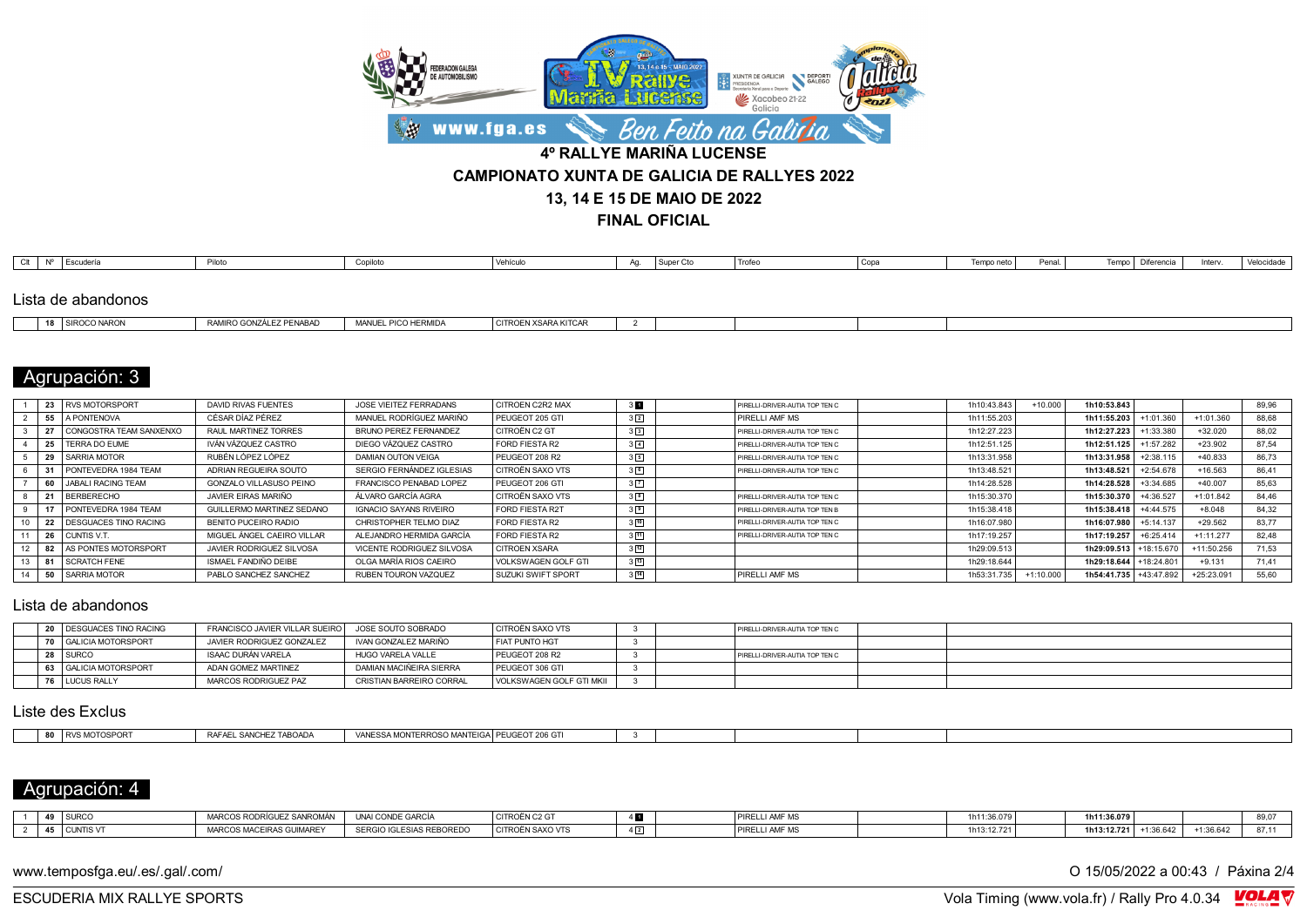

**FINAL OFICIAL**

| Clt |    | $N^{\circ}$ Escudería           | Piloto                        | Copiloto                      | Vehículo                | Ag.               | Super Cto | Trofeo                | Copa | Tempo neto  | Penal.      |                        | Tempo   Diferencia | Interv.     | Velocidade |
|-----|----|---------------------------------|-------------------------------|-------------------------------|-------------------------|-------------------|-----------|-----------------------|------|-------------|-------------|------------------------|--------------------|-------------|------------|
|     |    |                                 |                               |                               |                         |                   |           |                       |      |             |             |                        |                    |             |            |
|     |    | 34 PONTEVEDRA 1984 TEAM         | ALVARO CASTRO LAIÑO           | <b>ISIDRO REY FERREIRO</b>    | <b>CITROËN SAXO VTS</b> | $4\sqrt{3}$       |           | VOLANTE F.G.A.-PXP 22 |      | 1h14:03.374 |             | 1h14:03.374            | $+2:27.295$        | $+50.653$   | 86,12      |
|     |    | 47   AGUANTA VOLANTE RALLY TEAM | JUAN CARLOS PAMPILLON ALVAREZ | CRISTIAN ALVAREZ LÓPEZ        | PEUGEOT 106 GTI         | $4\sqrt{4}$       |           | PIRELLI AMF MS        |      | 1h14:54.336 |             | 1h14:54.336            | $+3:18.257$        | $+50.962$   | 85.14      |
|     |    | 35 BUXA MOTOR POIO              | ALEXIS VIEITEZ LOSADA         | EZEQUIEL SALGUEIRO SIMOES     | CITROËN SAXO VTS        | 45                |           | VOLANTE F.G.A.-PXP 22 |      | 1h15:08.776 |             | 1h15:08.776            | $+3:32.697$        | $+14.440$   | 84.87      |
|     |    | 51 LALIN DEZA                   | OSCAR GALLEGO GÓMEZ           | MARÍA TERESA LÓPEZ HOSPIDO    | I SUZUKI SWIFT SPORT    | 46                |           | PIRELLI AMF MS        |      | 1h15:38.940 |             | 1h15:38.940            | +4:02.861          | $+30.164$   | 84,31      |
|     |    | 41 GALICIA MOTORSPORT           | DAVID FERNÁNDEZ GONZÁLEZ      | ANDRÉS COSTAS OTERO           | PEUGEOT 106 SPORT       | $4\sqrt{7}$       |           | VOLANTE F.G.A.-PXP 22 |      | 1h16:48.202 |             | 1h16:48.202            | $+5:12.123$        | +1:09.262   | 83.04      |
|     |    | 54 RVS MOTORSPORT               | RUBÉN VÁZQUEZ CASTELO         | AGUSTÍN VARELA GARCÍA         | PEUGEOT 206 XS          | 45                |           | PIRELLI AMF MS        |      | 1h17:29.329 |             | 1h17:29.329            | $+5:53.250$        | $+41.127$   | 82.30      |
|     |    | 52 ARES RACING                  | MIGUEL SUÁREZ ARES            | NICOLÁS RAMÓN CERNADAS GARCÍA | I CITROËN SAXO VTS      | 49                |           | PIRELLI AMF MS        |      | 1h18:31.378 |             | 1h18:31.378            | $+6:55.299$        | $+1:02.049$ | 81.22      |
| 10  |    | 36   CLUB RALLY CORUÑA          | <b>JESUS SANTOS SOLER</b>     | SAUL PENSADO RIVEIRO          | PEUGEOT 106 GTI         | $4\sqrt{10}$      |           | VOLANTE F.G.A.        |      | 1h18:46.914 |             | 1h18:46.914            | $+7:10.835$        | $+15.536$   | 80,95      |
|     |    | 53   RVS MOTORSPORT             | <b>ENRIQUE RUZO PEREZ</b>     | SHEILA GARCIA SUAREZ          | PEUGEOT 206 XS          | 411               |           | PIRELLI AMF MS        |      | 1h20:58.657 |             | 1h20:58.657            | $+9:22.578$        | $+2:11.743$ | 78.76      |
|     |    | 56 SARRIA MOTOR                 | ANDRES MONTERO NEIRA          | SHEILA DE LA FUENTE LAGO      | PEUGEOT 206 XS          | $4\sqrt{12}$      |           | PIRELLI AMF MS        |      | 1h22:54.416 |             | 1h22:54.416            | $+11:18.337$       | $+1:55.759$ | 76.92      |
| 13  |    | 44 PONTEVEDRA 1984 TEAM         | MANUEL MAGARIÑOS ESTEVEZ      | ÁLVARO ARGIBAY RODRÍGUEZ      | PEUGEOT 206 XS          | $4\sqrt{13}$      |           | VOLANTE F.G.A.        |      | 1h23:56.398 |             | 1h23:56.398            | +12:20.319         | +1:01.982   | 75.98      |
| 14  | 78 | <b>LUCUS RALLY</b>              | DANIEL HORTAS BRUZOS          | EVA MARIA BARRIOS VIÑA        | OPEL CORSA A GSI        | $4 \overline{14}$ |           |                       |      | 1h25:25.927 |             | 1h25:25.927            | +13:49.848         | $+1:29.529$ | 74.65      |
| 15  | 83 | <b>SURCO</b>                    | MARCOS LEDO PEREZ             | MARIA LUISA LAGOS LOPEZ       | <b>CITROEN AX GT</b>    | $4\sqrt{15}$      |           |                       |      | 1h25:41.367 |             | 1h25:41.367            | +14:05.288         | $+15.440$   | 74.43      |
| 16  |    | 62   GALICIA MOTORSPORT         | RAÚL RODRÍGUEZ PIGUEIRAS      | FÉLIX MONTEAGUDO ALBO         | PEUGEOT 106 S16         | $4 \, 16$         |           |                       |      | 1h25:39.064 | $+1:00.000$ | 1h26:39.064            | +15:02.985         | $+57.697$   | 73.60      |
| 17  |    | 84   MIÑO                       | BRAN CARBALLO BLANCO          | MARIA CARRASCO DÍAZ           | CITROËN C2 GT           | $4 \overline{17}$ |           |                       |      | 1h29:24.174 | $+20.000$   | 1h29:44.174 +18:08.095 |                    | $+3:05.110$ | 71.07      |
| 18  | 43 | <b>SURCO</b>                    | LORENZO RIVERA TRIGO          | TATIANA COLUMNA AMOEDO        | PEUGEOT 206 XS          | 4[18]             |           | VOLANTE F.G.A.-PXP 22 |      | 1h35:50.835 | $+10.000$   | 1h36:00.835            | +24:24.756         | $+6:16.661$ | 66.42      |
| 19  |    | 66 MIÑO                         | JESÚS MANUEL MOURELOS VAREL   | DAVID PEÑA SEREN              | SUZUKI SWIFT            | $4 \overline{19}$ |           |                       |      | 1h36:22.301 |             | 1h36:22.301            | +24:46.222         | $+21.466$   | 66.18      |
| 20  |    | GALICIA MOTOSPORT               | DAVID JIMÉNEZ JIMÉNEZ         | JONATAN GONZÁLEZ PÉREZ        | PEUGEOT 106 GTI         | $4\sqrt{20}$      |           |                       |      | 1h34:09.864 | $+7:00.000$ | 1h41:09.864            | +29:33.785         | $+4:47.563$ | 63.04      |

#### Lista de abandonos

|    | 37 SURCO                    | DIEGO RIVEIRO ROMERO           | JOSÉ JUAN LORENZO SALGUEIRO | CITROËN SAXO VTS        |  | VOLANTE F.G.A.-PXP 22          |  |
|----|-----------------------------|--------------------------------|-----------------------------|-------------------------|--|--------------------------------|--|
|    | 42 LUINTRA                  | CRISTIAN CAEIRO PINTO          | CRISTIAN FIERRO GOMEZ       | PEUGEOT 106 GTI         |  | VOLANTE F.G.A.-PXP 22          |  |
|    | 71   LA FELGUERA MOTOR CLUB | ALEJANDRO ALVAREZ GONZALEZ     | RAUL FERNANDEZ MARTINEZ     | CITROËN SAXO VTS 1.6 8V |  |                                |  |
|    | 85 SARRIA MOTOR             | JOSE MANUEL LEIRADO FERNÁNDEZ. | DIEGO RODRÍGUEZ ARES        | CITROËN C2 GT           |  |                                |  |
|    | 89 SCRATCH FENE             | JOSE LUIS CASAS RODRIGUEZ      | PATRICIA CASAS VÁZQUEZ      | NISSAN MICRA 1.3        |  |                                |  |
|    | 46   PEREZ MIRON RALLY TEAM | ALVARO PEREZ ABEIJON           | <b>BRAIS MIRON CARNES</b>   | PEUGEOT 106 S16         |  | PIRELLI AMF MS                 |  |
|    | 30 SIROCO NARON             | DANIEL GANDOY PIÑEIRO          | MARIA SUEIRA PICOS          | PEUGEOT 106             |  | PIRELLI-DRIVER-AUTIA TOP TEN C |  |
| 38 | <b>PTC ESCUELA</b>          | DANIEL ANIDO ANIDO             | ADRIAN NÚÑEZ NÚÑEZ          | I CITROËN SAXO VTS      |  | VOLANTE F.G.A.                 |  |
|    | 40   PTC ESCUELA            | GABRIEL RODRÍGUEZ GÀNDARA      | DAVID FERNÁNDEZ MACEDA      | PEUGEOT 106 GTI         |  | VOLANTE F.G.A.                 |  |
|    | 59   TINEO AUTO CLUB        | SAMUEL FERNANDEZ CASABELLA     | OSCAR SOTO LAGO             | PEUGEOT 206 XS          |  |                                |  |
|    | 69 LUCUS RALLY              | <b>IVAN IGLESIA LOPEZ</b>      | RUBEN RODRIGUEZ FERNANDEZ   | PEUGEOT 206 XS          |  |                                |  |
|    | 64   ORBAYU COMPETICION     | BRAIS BASANTA DIAZ             | ABRAHAM GARCIA PENA         | PEUGEOT 106 GTI         |  |                                |  |
|    | 79 LUCUS RALLY              | JUAN CARLOS DIAZ NOYA          | JENNIFER DIAZ TEIJEIRO      | CITROEN AX GT           |  |                                |  |
|    | 72 RVS MOTORSPORT           | MANUEL GONZÁLEZ DORRIO         | LORENA MAROÑO SOUTO         | CITROËN SAXO            |  |                                |  |
|    | 88 AUTOMÓVIL CLUB AS PONTES | JOSÉ MARÍA CASTIÑEIRAS CASTIÑE | JAVIER OTERO BALSA          | CITROËN AX GT           |  |                                |  |
| 86 | <b>AFERROL</b>              | CARLOS ALVAREZ TORRON          | LUIS HERNANDEZ VEIGA        | PEUGEOT 206 XS          |  |                                |  |
|    |                             |                                |                             |                         |  |                                |  |

# Agrupación: 5

| .<br>1 SURC<br>$1.9 - 1.9$<br>$\epsilon$<br>. JLAI<br>$\mathsf{v}\cdot\mathsf{v}$ | C | .1681 B8<br>$\sim$ $ -$ | 1700<br><b>GONZALE</b><br>∕ 10⊿ ′ | OPAT 107 | ______<br>п. |  | 1h35:01.524 | 1h35:01.524 |  | 074 |
|-----------------------------------------------------------------------------------|---|-------------------------|-----------------------------------|----------|--------------|--|-------------|-------------|--|-----|
|-----------------------------------------------------------------------------------|---|-------------------------|-----------------------------------|----------|--------------|--|-------------|-------------|--|-----|

www.temposfga.eu/.es/.gal/.com/ **O 15/05/2022** a 00:43 / Páxina 3/4

VolaSoftControlPdf ESCUDERIA MIX RALLYE SPORTS Vola Timing (www.vola.fr) / Rally Pro 4.0.34